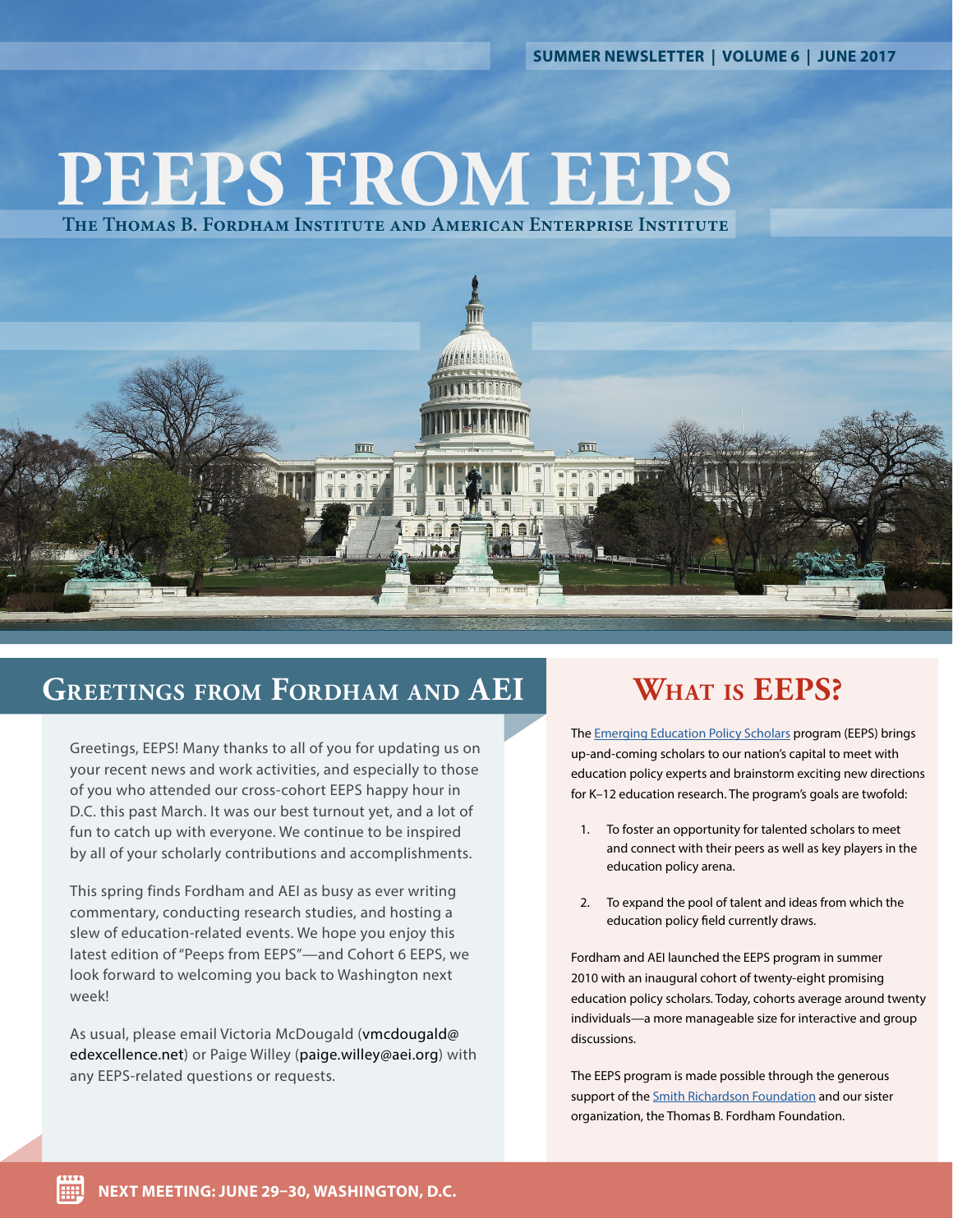# **What Teens Want from Their Schools: A National Survey of High School Engagement**

#### **BY JOHN GERACI, MAUREEN PALMERINI, PAT CIRILLO, AND VICTORIA MCDOUGALD**

Improving student engagement—i.e., involvement in and enthusiasm for school—has long been the focus of many education reform efforts, and for good reason. Among high school students who consider dropping out, 50 percent cite lack of engagement as a primary reason for doing so. But students, like teachers, aren't widgets, and it is unlikely that all students engage with their schools the same way or respond equally well to a "single best model" of instruction. Fordham's latest study, conducted in collaboration with Crux Research, identifies the various ways in which high school students engage in school and groups them according to those differences.

We surveyed over two thousand students in grades 10–12 nationally to answer this pressing question: How do American high school students differ in how they are motivated to learn? Survey results revealed six subgroups of students. For example, some students are most engaged by forming close relationships with their teachers. Others are driven by the subject matter or the social aspects of schooling. For others still, engagement varies depending on how well their emotional needs are met in the classroom. The report concludes with recommendations about how to structure schools and classes to better meet the unique needs of each group. Doing so, we suspect, would pay dividends not only in greater engagement, but also in achievement gains.



#### **Report Release: What Teens Want From Their Schools**

What do American teenagers think about their schools? Find out by joining us July 19th at 4 pm to discuss the Thomas B. Fordham Institute's newest study, *What Teens Want From Their Schools: A National Survey of High School Student Engagement*. Panelists will discuss what engages teenagers in school and how that differs across subgroups, as well as how schooling needs to change to better engage today's students.

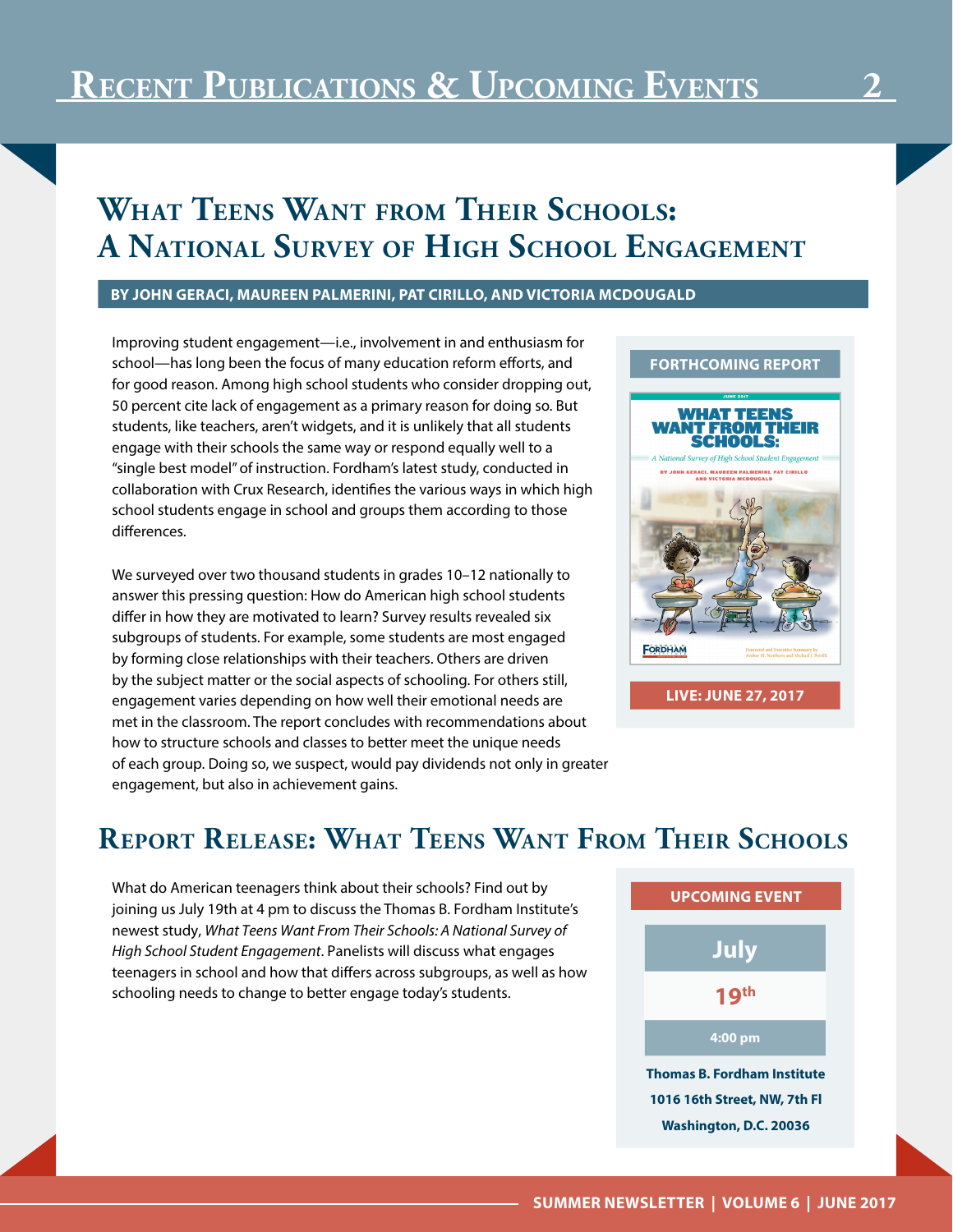## **Republicans, Democrats, and Schooling: What the Public Thinks**

#### **BY FREDERICK HESS AND KELSEY HAMILTON**

Assessing baseline trust in Republican and Democratic leadership is useful when contemplating the prospects for Trump proposals. This is certainly true when it comes to education, as Trump has boldly declared his support for federal school choice legislation and named Betsy DeVos, an impassioned school choice advocate, to serve as U.S. Secretary of Education. Trump's proposed "skinny budget," which called for cutting \$9.2 billion in federal education spending, encountered fierce criticism. The debate is hardly surprising given that Trump has already sketched out some controversial changes to federal education policy.

These include plans to promote school choice, sharply reduce federal education spending, alter Washington's approach to regulating for-profit colleges, and revamp Obama-era directives on civil rights enforcement. All of this raises timely questions: How does the public feel about Republicans and Democrats when it comes to education? Which party has the upper hand in the public's mind, and how has that evolved over the past two decades? As Republicans pursue Trump's exceptionally sharp-edged education agenda, just how deep a reservoir of public support are they drawing on? Especially given the backlash against many Obama-era education initiatives (most famously, the Common Core) and steady support for school choice, is public sentiment on education perhaps more favorable to Republicans than it may have once been?



#### **Criminal Justice Reform and Reducing Recidivism**

Today, there are approximately 2.2 million individuals behind bars in the United States. The most recent estimates indicate that once released, more than two-thirds will recidivate within three years. Policymakers in recent years have pushed for sweeping criminal justice reforms to reduce mandatory minimum sentencing, lower recidivism rates, and provide greater opportunities for those returning home from prison.

Please join AEI for a keynote address by Sen. Chuck Grassley (R-IA), chairman of the Senate Judiciary Committee, followed by a panel of experts to discuss criminal justice reform proposals and ideas on providing pathways of opportunities for those reentering society.

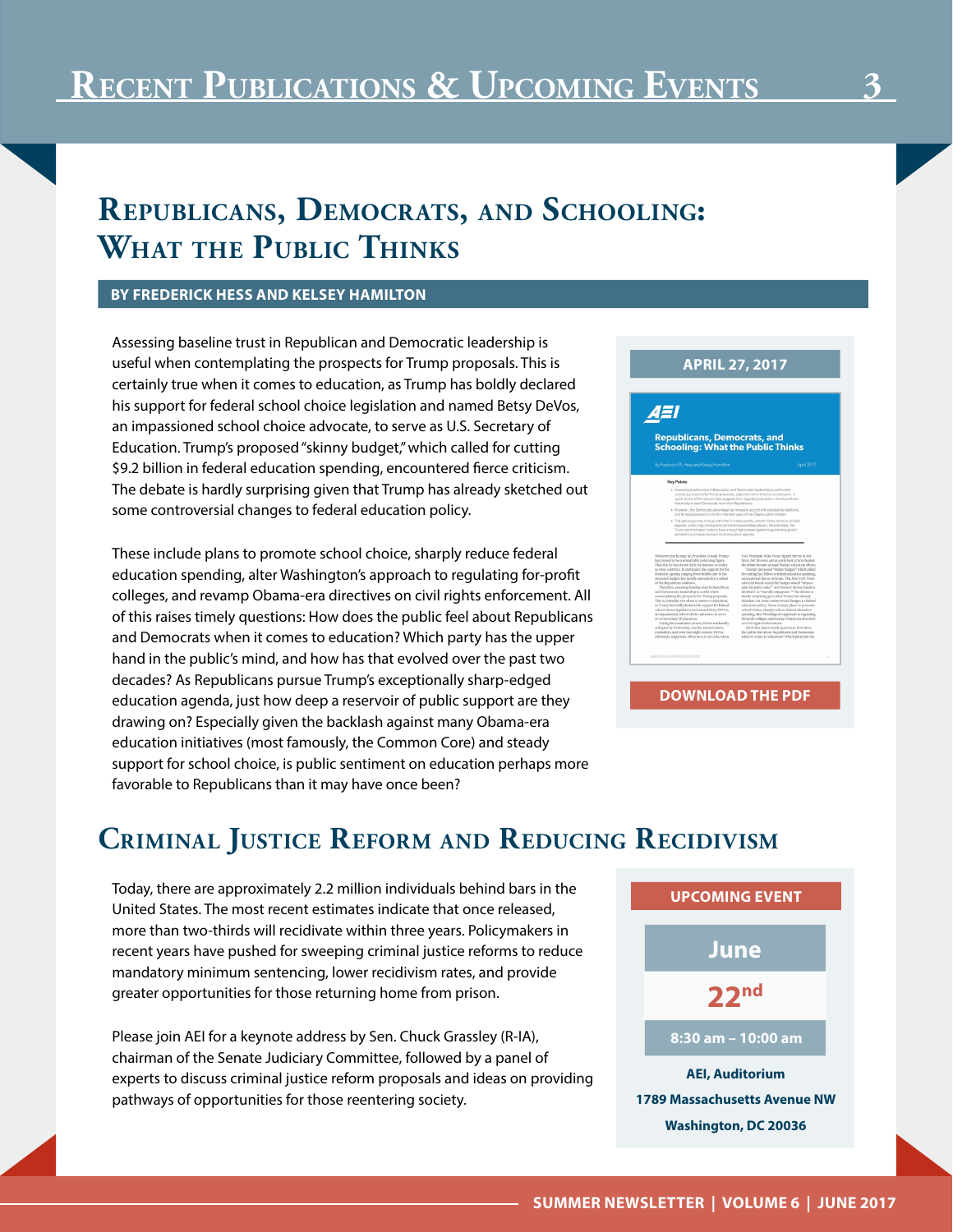#### **Cohort Six Updates**

**ANJALI ADUKIA** is an assistant professor at the University of Chicago Harris School of Public Policy. Her work focuses on understanding the factors that influence the educational decisions of children, families, and teachers in developing settings. Her paper, "Sanitation and Education," examines how improving school sanitation facilities impacts educational investment of students and teachers in India and was recently published in the *American Economic Journal: Applied Economics*. This past year, Anjali continued teaching a course on education in developing contexts and designed a new course examining violence in children's lives, both of which are closely related to her research interests.

**JESSICA ALZEN** successfully defended her dissertation at the University of Colorado Boulder School of Education and accepted a position as a postdoctoral researcher at the Center for Assessment, Design, Research, and Evaluation at the University of Colorado Boulder (where she will complete work evaluating the Learning Assistant Program in STEM gateway courses). Additionally, an article she wrote with colleagues at Stanford University was published in *AERA Open*. Titled "The Implications of Reduced Testing for Teacher Accountability," the article used data from Los Angeles Unified School District to investigate the potential impact of reduced standardized testing on value-added measures of teacher effectiveness.

**KAITLIN ANDERSON** recently presented papers at the Society for Research on Educational Effectiveness and the Association for Education Finance and Policy (AEFP). Her work continues to focus on rigorous analysis of school discipline policies and school choice, as well as quantitative research methodologies for causal inference. Kaitlin also has two papers accepted at the upcoming Association for Public Policy and Management International Conference in Brussels, Belgium. She plans to graduate with a PhD in Education Policy in spring 2018.

**CHRIS CANDELARIA** recently completed his first year as an assistant professor at Vanderbilt University. He enjoys working with veteran EEPS Angela Boatman, Brent Evans, Jason Grissom, and Adela Soliz in the Department of Leadership, Policy, and Organizations. Chris is currently working on a number of projects related to school finance and teacher labor markets. One new project, co-authored with Kenneth Shores, explores the state-level heterogeneity of courtordered finance reforms beginning in the early 1990s.

**SARAH CORDES** recently presented new work on the role of transportation in school choice and educational outcomes at the Urban Affairs Association national conference. Ongoing work with co-authors Amy Ellen Schwartz and Michael Gottfried explores racial and socio-economic disparities in access to and use of the school bus among New York City public school students, as well as the relationship between riding the school bus and academic outcomes. She also presented her work on the effects of school finance reforms on parents' educational investments at the American Educational Research Association (AERA) this past spring.

**TIMOTHY DRAKE** is co-principle investigator on a grant to redesign the principal preparation program at North Carolina State University, as part of the Wallace Foundation's \$47 million initiative to improve university-based principal preparation (together with fellow EEPS Anna Egalite). He recently had articles published in *Educational Researcher and Educational Administration Quarterly* on principals' use of teacher effectiveness data for human capital decision making, co-authored with fellow EEPS Jason Grissom and other Vanderbilt colleagues.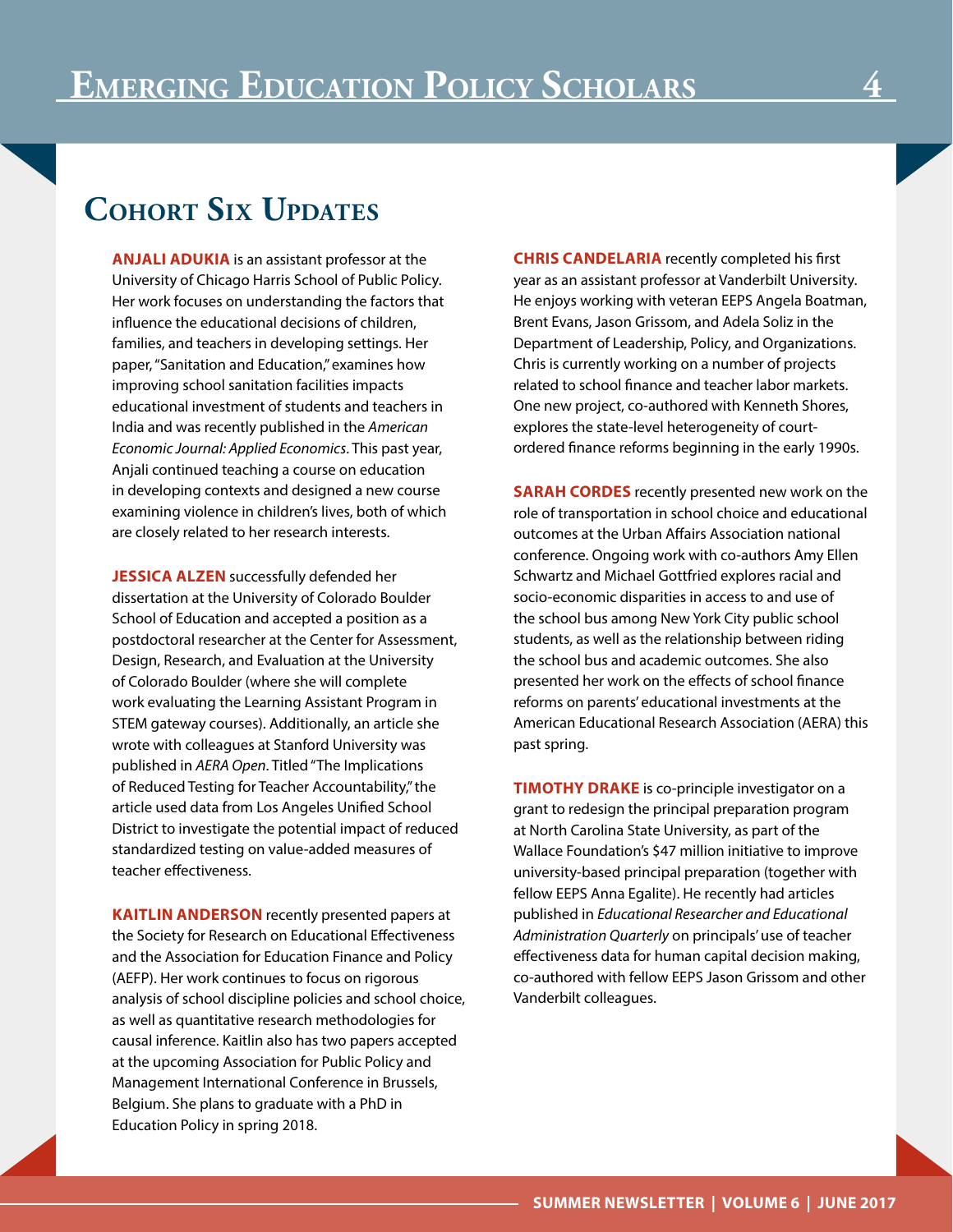## **Cohort Six Updates, Continued**

**ERICA GREENBERG** recently presented a joint research paper on pre-kindergarten access for children of immigrants at this year's AEFP conference. She continues to work on that paper, and on a study of public subsidies and early care and education quality, with publication of both expected next year. Erica also coordinates the Urban Institute's new Education Policy Seminar Series and extends an open invitation to all EEPS interested in presenting.

**CASSANDRA HART** has two articles in press; one (on effects of online instruction on community college student performance) is forthcoming in *Education Finance and Policy*; the other (on the effects of exposure to race-congruent teachers on disciplinary outcomes for African American children) is forthcoming from *Educational Evaluation and Policy Analysis*. She is currently pursuing additional projects on K–12 online education, on effects of access to race-congruent teachers on advanced course taking (funded by a National Academy of Education/Spencer Foundation postdoc), and on effects of exposure to race-matched teacher on long-run educational outcomes (co-authors include EEPS alumni Seth Gershenson and Constance Lindsay).

**MICHAEL HAYES** is an assistant professor in the Department of Public Policy and Administration at Rutgers University, Camden. He recently published a co-authored study in *Educational Policy* exploring the frequency of with-school teacher reassignments. In addition, he has a co-authored study forthcoming in the *American Journal of Education* examining summer learning rates and summer activities of exceptional students. He is looking forward to starting new research on the effects of state-imposed property tax levy limitations on New Jersey school districts' financial decisions and student outcomes.

**JONATHAN N. MILLS** recently started as a senior research associate in the Department of Education Reform at the University of Arkansas. In addition to continuing his work on private school choice programs and post-secondary financial aid, he will be teaching applied quantitative methods courses. His work on the Louisiana Scholarship Program, a statewide K–12 voucher program, was recently published in *Educational Evaluation and Policy Analysis*.

**CHRIS REDDING** has accepted a tenure-track position as an assistant professor in the School of Human Development and Organizational Studies in the College of Education at the University of Florida. He recently defended his dissertation and is in the process of preparing three dissertation papers for publication.

**EVAN RHINESMITH** recently defended his dissertation, "An Evaluation of Arkansas' Developmental Coursework Policy at Postsecondary Institutions," and graduated from the University of Arkansas Department of Education Reform with a PhD in education policy this past spring. Evan has also accepted a job as a senior researcher at Basis Policy Research in Grand Rapids, MI. He continues researching topics on higher education and will likely expand his research agenda with the new career path.

**BENJAMIN SKINNER** has accepted a position as a research assistant professor of education at the University of Virginia Curry School of Education with an affiliation in EdPolicyWorks, beginning August 2017. The *Journal of Higher Education* recently published an article he co-authored on the civic benefits of postsecondary education. In May, Benjamin defended his dissertation, which investigates the relationships among online course delivery and postsecondary student enrollment, course outcomes, and degree attainment.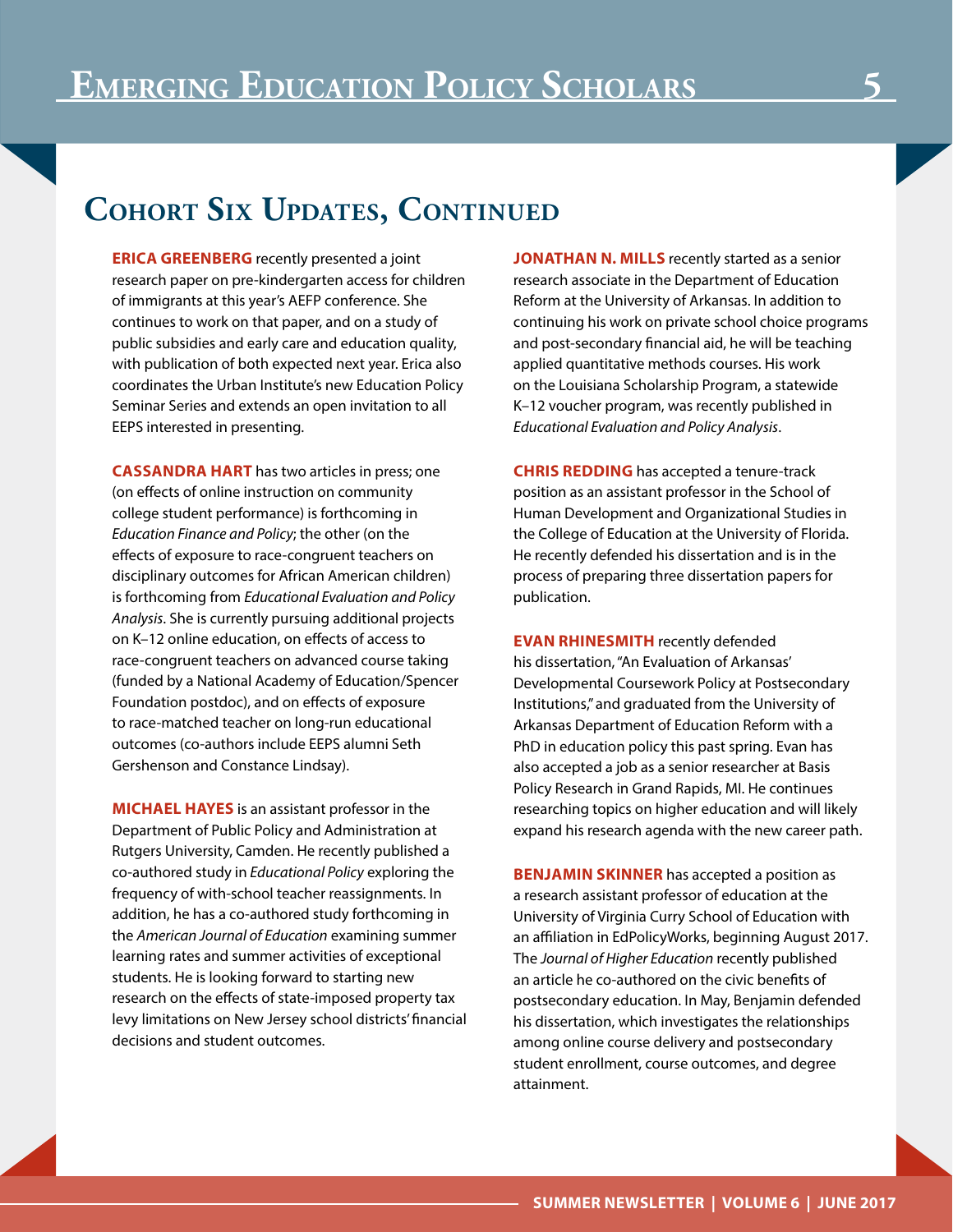# **Cohort Six Updates, Continued**

**ELIZABETH LEISY STOSICH** will join the faculty at Fordham University this fall as an assistant professor of education leadership and policy. Her research on teachers' collective learning about the Common Core was published in the December issue of the *American Educational Research Journal*. A related article on how principals frame the challenge of teaching to the Common Core will be published in the *Elementary School Journal* in June. Her book on leading instructional improvement in schools and systems, coauthored with Michelle Forman and Candice Bocala, was published by Harvard Education Press in April.

**MIN SUN** has recently published two papers at *American Educational Research Journal* and *Educational Evaluation and Policy Analysis*. The first paper examines the impacts of the School Improvement Grants (SIG) on student achievement, attendance, parental choices, and staffing effective teachers in San Francisco Unified School District. The second article conceptualizes and models teacher peer effects. The findings from these two studies have been reported by *Education Week*  and the *Seattle Times*, among others.

**JESSICA SUTTER** is currently immersed in data collection and analysis for her dissertation research on charter school closures and restarts—specifically, why some schools are closed outright and others restarted. She presented aspects of her research at the National Charter Schools Conference this month and expects to graduate from the University of Maryland, College Park in December 2017. Over the past six months she contributed to two publications on charter-district collaboration: "Lessons from Chicago: Developing a Common School Performance Framework" (Center for Reinventing Public Education, October 2016) and "Improving Outcomes for Students with Disabilities: Negotiating Common Ground for District and Charter School Collaboration" (Center for American Progress, January 2017). She was also delighted to serve as a guest blogger for Rick Hess Straight Up in March 2017. **RACHEL S. WHITE** recently accepted a position as a postdoctoral fellow at the University of Southern California Rossier School of Education. She was recently recognized as a recipient of the AEFP New Scholar award. Rachel presented a portion of her dissertation—which examines how state politics and education governance structures impact whose voices are heard in the state education policymaking process—at the 2017 AERA annual conference. In addition to this work, Rachel serves as a co-author on an article with fellow EEPS Dr. Madeline Mavrogordato, published in *Educational Evaluation and Policy Analysis*, which explores how policy implementation guides the process of English learner reclassification. This research was recently discussed on *EdWeek*'s "Learning the Language" blog. Rachel also serves as the co-author alongside Dr. Jack Schneider, Dr. Rebecca Jacobsen, and Dr. Hunter Gehlbach—of articles recently published in *Phi Delta Kappan* and *Teachers College Record*, which focus on how more comprehensive measures of school quality impact parent and community member perceptions of school quality.

#### **Connect on Twitter!**

If you have a Twitter account and would like to follow new and veteran EEPS alike, consider subscribing to the Thomas B. Fordham Institute's "EEPS" list on our profile page ([@educationgadfly](https://twitter.com/educationgadfly)).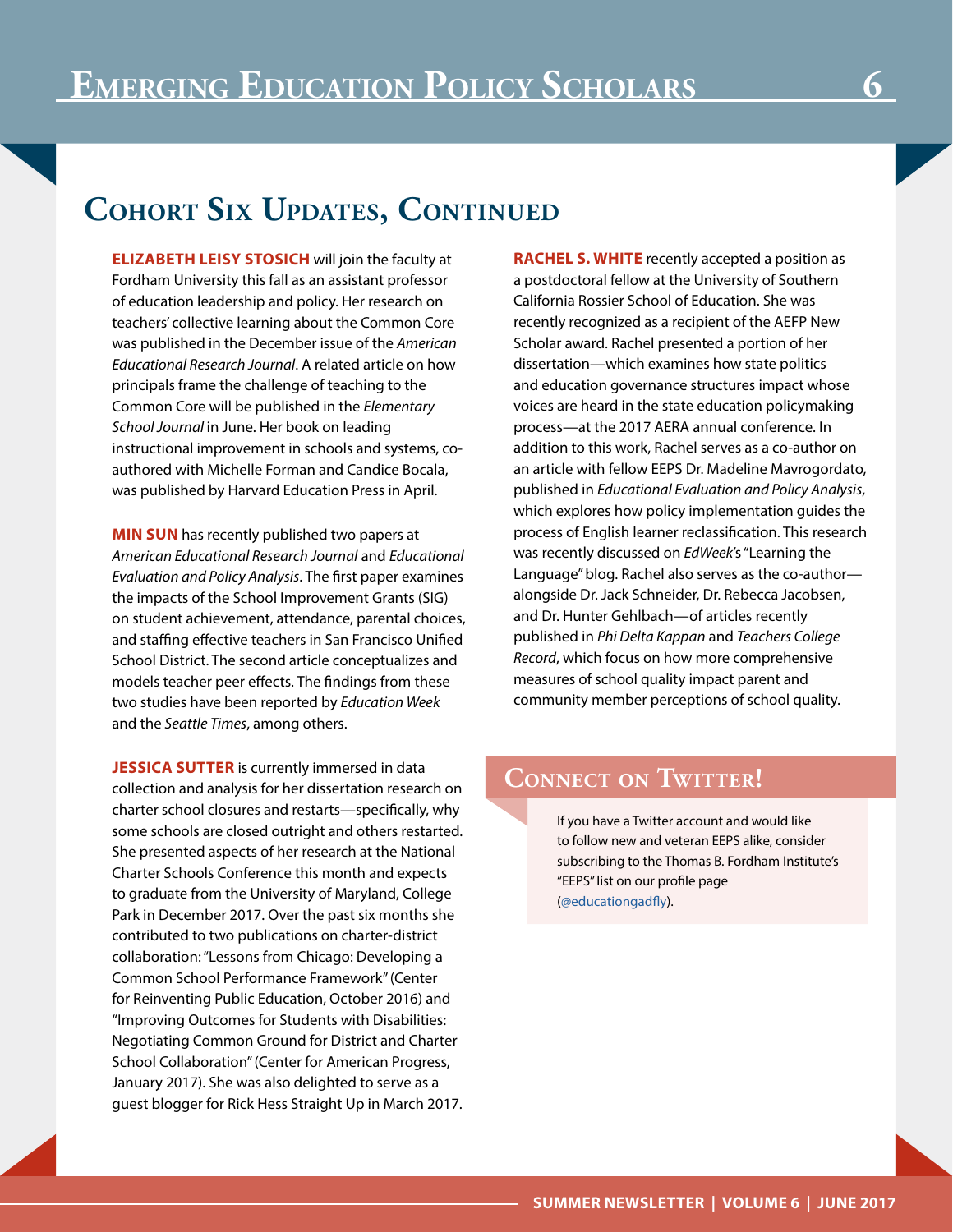#### **Veteran EEPS Updates**

**DOMINIQUE BAKER** (Cohort 5) has two new articles out on higher education equity. One, written with Stella Flores and Toby Park, was published in the *Journal of Higher Education* and focuses on the individual and institutional factors associated with the racial college completion gap in Texas. The other, written with Will Doyle, is forthcoming from the *Annals of the American Academy of Political and Social Science* and investigates the effect of undergraduate borrowing on credit accumulation at community colleges.

**BROOKS BOWDEN** (Cohort 3) is completing her first year as assistant professor at NC State with fellow EEPS Anna Egalite and Tim Drake. She is co-authoring the upcoming third edition of *Methods of Economic Evaluation in Education: Cost-Effectiveness and Benefit-Cost Analysis*. The book will be released this summer.

**KATHARINE BROTON** (Cohort 4) is happy to share that she was a recipient of the Palmer O. Johnson Memorial Award at AERA this year. She will be an assistant professor in the Department of Educational Policy and Leadership Studies at the University of Iowa starting this fall.

**CHRIS CURRAN** (Cohort 5) continues work on school discipline and safety issues. His recent work includes "Estimating the Effect of State Zero Tolerance Laws on Exclusionary Discipline, Racial Discipline Gaps, and Student Behavior" in *Educational Evaluation and Policy Analysis* and "The Law, Policy, and Portrayal of Zero Tolerance School Discipline" in *Educational Policy*. He is also principal investigator on a federally funded project examining the use of school resource officers. In addition to his work on discipline, he has also recently published work in *Educational Researcher*  which documents racial/ethnic disparities in science achievement in kindergarten and first grade. Within the last year, his work has been featured in *Education Week*, the *Atlantic*, and NPR.

**PATRICK DENICE** (Cohort 3) completed his PhD in sociology from the University of Washington in June 2016, and is now a postdoctoral fellow at the newly reinstated sociology department at Washington University in St. Louis. He also continues his work with the Center on Reinventing Public Education at UW as a research affiliate. He has a recent article in *Sociology of Education* (with Betheny Gross at CRPE) on how the supply of nearby schools shape families' choices. Patrick also has a forthcoming article in *Demography* examining long-term trends in older adults' return to schooling. Additional work explores the geographical constraints of school choice, as well as the decline of unions in the U.S. labor market.

**MICHAEL FORD** (Cohort 5) published multiple articles this year related to school choice, educational entrepreneurship, and school board governance in peer-reviewed journals, including *Public Management Review, Policy Studies Journal*, and the *Journal of Educational Administration*. His first book, on the legacy of Milwaukee's school voucher policy, is under contract with Lexington Books and currently undergoing peer review. In addition, he is working as a collaborator on a Canadian Insight Development Grant project studying the link between school board governance and academic performance in Alberta and Ontario.

**SETH GERSHENSON** (Cohort 3) is transitioning to a new job as an associate professor of education, public policy, and economics at Vanderbilt University.

**TODD GRINDAL** (Cohort 1) has a new position as senior researcher and co-director of the Early Learning Program at SRI International. A paper Todd co-authored with fellow EEPS Lindsay Page won the Applied Research Award for Advances in Methodology from AERA.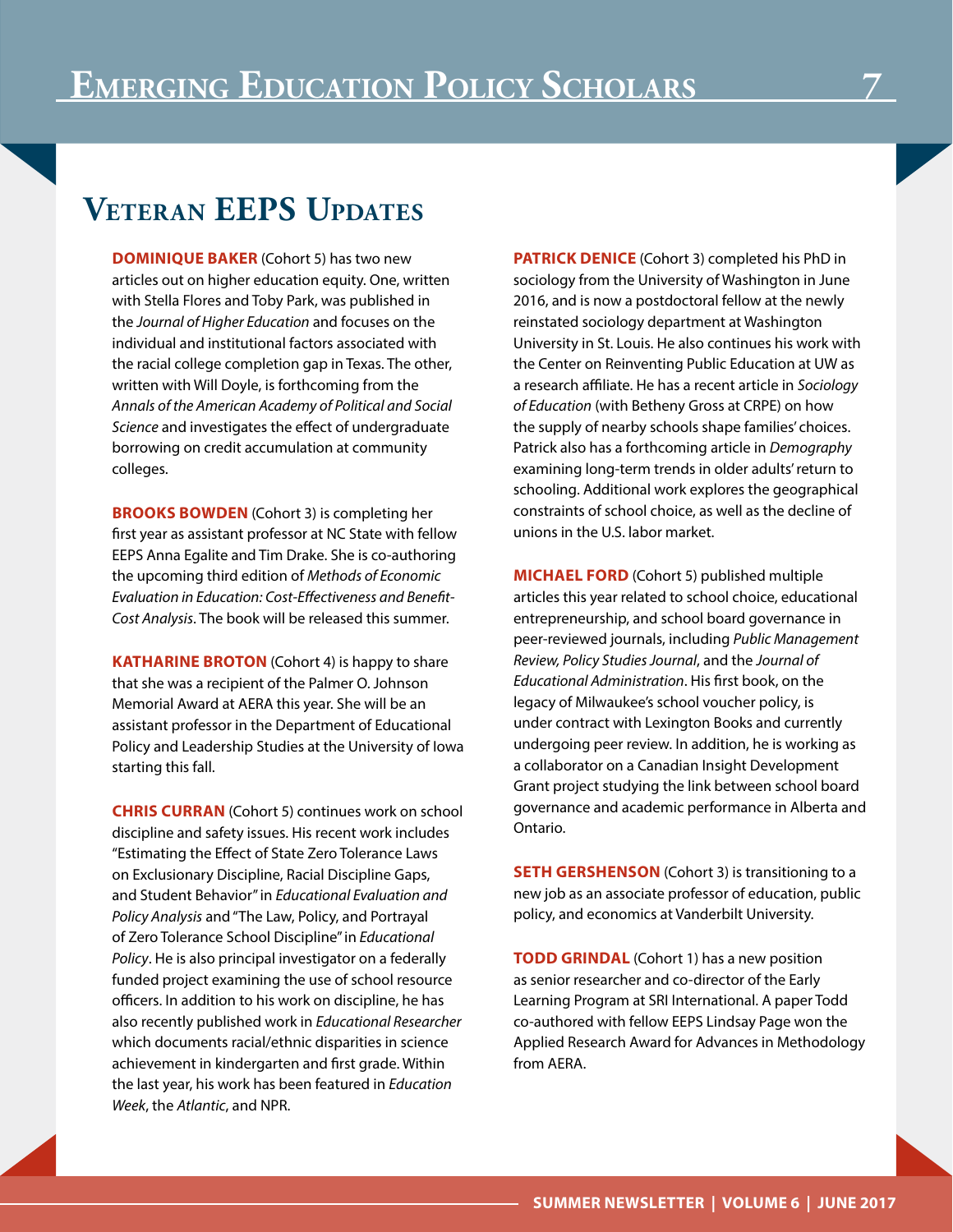## **Veteran EEPS Updates, Continued**

**MICHAEL HARTNEY** (Cohort 1) has accepted a tenure-track position as an assistant professor of political science at Boston College, beginning fall 2017. In addition to his ongoing book project on the role of teacher unions in American politics, Michael has a forthcoming article at *American Journal of Political Science*. This co-authored piece presents some disconcerting evidence that voters reward or punish incumbent school board members based on how well or poorly white students are faring in their district, while racial minority students receive comparatively little attention, irrespective of the numerical size of a district's racial minority population.

**AYESHA HASHIM** (Cohort 5) recently received the New Scholars Award from AEFP for her dissertation research, which examines the instructional leadership practices of ed-tech coaches in the implementation of a one-to-one technology rollout. She successfully defended her dissertation in April 2017 and graduated from the University of Southern California's Urban Education Policy PhD program in May. She will begin a postdoctoral position at USC for a Spencer-funded project focused on the implementation of portfolio management model districts in Los Angeles, New Orleans, and Denver. Ayesha is working on several publications, including an impact study on new school openings in the Los Angeles Unified School District and a paper on principal capacity for observing and supporting teacher practice in multiple-measure teacher evaluation systems.

**ALICE HUGUET** (Cohort 5) continues her work investigating evidence use in school- and district-level decision making. A recent publication on qualitative methods—developed by her team at the National Center for Research in Policy and Practice—has recently been released in **online format**. A second paper, focused on principals' influence on data-use capacity building initiatives, will soon be published in a special issue of the *Journal of Educational Administration*.

**MICHAEL JONES** (Cohort 2) recently co-authored "Show Who the Money? Teacher Sorting Patterns and Performance Pay Across U.S. School Districts," forthcoming in *Public Administration Review* with fellow EEPS Michael Hartney. He was recently appointed as the academic director for the MS in Applied Economics program at the University of Cincinnati.

**ROBERT KELCHEN** (Cohort 4) received a \$32,322 grant from the Association for Institutional Research and the AccessLex Institute for a project titled "Response to Federal Loan Policy Changes: Examination of the Bennett Hypothesis in Professional School Prices."

**MATTHEW KRAFT** (Cohort 2) recently completed several studies with colleagues, including "Revisiting the Widget Effect: Teacher Evaluation Reforms and Distribution of Teacher Effectiveness Ratings," forthcoming in *Educational Researcher*, and "School Organizational Contexts, Teacher Turnover, and Student Achievement: Evidence from Panel Data" in the *American Educational Research Journal*.

**LESLEY LAVERY** (Cohort 3) recently published an article in *Journal of Public Policy* in which she examines when and how No Child Left Behind's accountabilitybased architecture influences parents' attitudes toward government and federal involvement in education.

**RYAN MCCARTY** (Cohort 4) is an assistant professor at National Louis University in Chicago, Illinois. He directs the North Shore Reading Center, an intensive summer program where candidates seeking reading endorsement and reading specialist certifications tutor K–12 students who have reading or writing difficulties. Ryan is conducting a case study of a program to boost Latino student enrollment and success in advanced placement (AP) coursework at an area high school. He is also engaged in ongoing design-based research focused on disciplinary literacy and designing interventions to support Latino students in AP classes.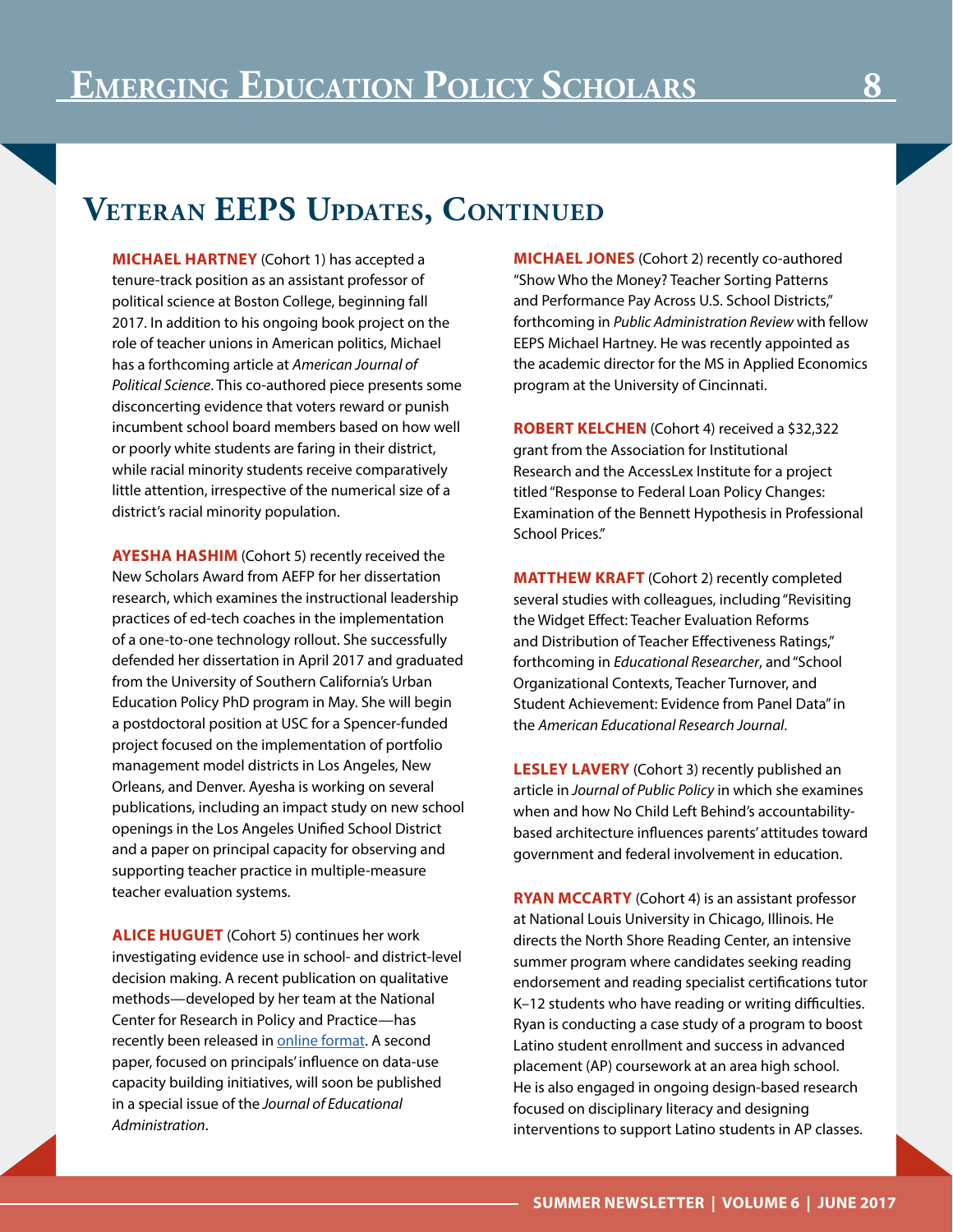## **Veteran EEPS Updates, Continued**

**MORGAN POLIKOFF** (Cohort 2) received the 2017 AERA Early Career Award in April.

**ANDREW SAULTZ** (Cohort 2) recently published articles with his colleagues Andrew McEachin and Lance Fusarelli on educational federalism in *Educational Researcher*, *Publius: The Journal of Federalism*, and the *Peabody Journal of Education*. Andrew also worked with Min Sun of the University of Washington on an article in *School Effectiveness and School Improvement* that analyzes the effects of No Child Left Behind on teacher turnover. Lastly, he worked with his father, John Saultz, to compare teacher evaluation reforms to proposed changes in the way physicians are evaluated in the *Annals of Family Medicine*.

**ANDREW SCHAPER** (Cohort 5) began a new position as the multi-tiered system of supports (MTSS) evaluation and research coordinator for the Colorado Department of Education in fall 2016. Additionally, he published a study in *School Psychology Quarterly* on fidelity growth during early implementation phases of a large-scale prosocial school behavior program.

**JON VALANT** (Cohort 2) is now a fellow at the Brookings Institution, where he works in the Brown Center on Education Policy.

**JENNIFER WALLNER** (Cohort 1) is now an associate professor in the School of Political Studies at the University of Ottawa.

**LINDSAY WEIXLER** (Cohort 5) was promoted to associate director of the Education Research Alliance for New Orleans (ERA) in September 2016. This spring, she released two working papers with ERA: "Changes in New Orleans School Segregation after Hurricane Katrina," and "Teachers' Perspectives on the Learning and Work Environments under the New Orleans School Reforms." Lindsay has been selected to be a 2017 National Academy of Education/Spencer Postdoctoral Fellow. She will study the ways that policies affect parents' decisions when enrolling their children in early childhood education programs.

#### **Fordham & AEI on Twitter**

| <b>Fordham Institute:</b> | @educationgadfly |
|---------------------------|------------------|
| <b>Mike Petrilli:</b>     | @MichaelPetrilli |
| Victoria McDougald        | @V McDougald     |
| AEI:                      | @AEleducation    |
| <b>Rick Hess:</b>         | @Rickhess99      |
| <b>Paige Willey:</b>      | @paige willey    |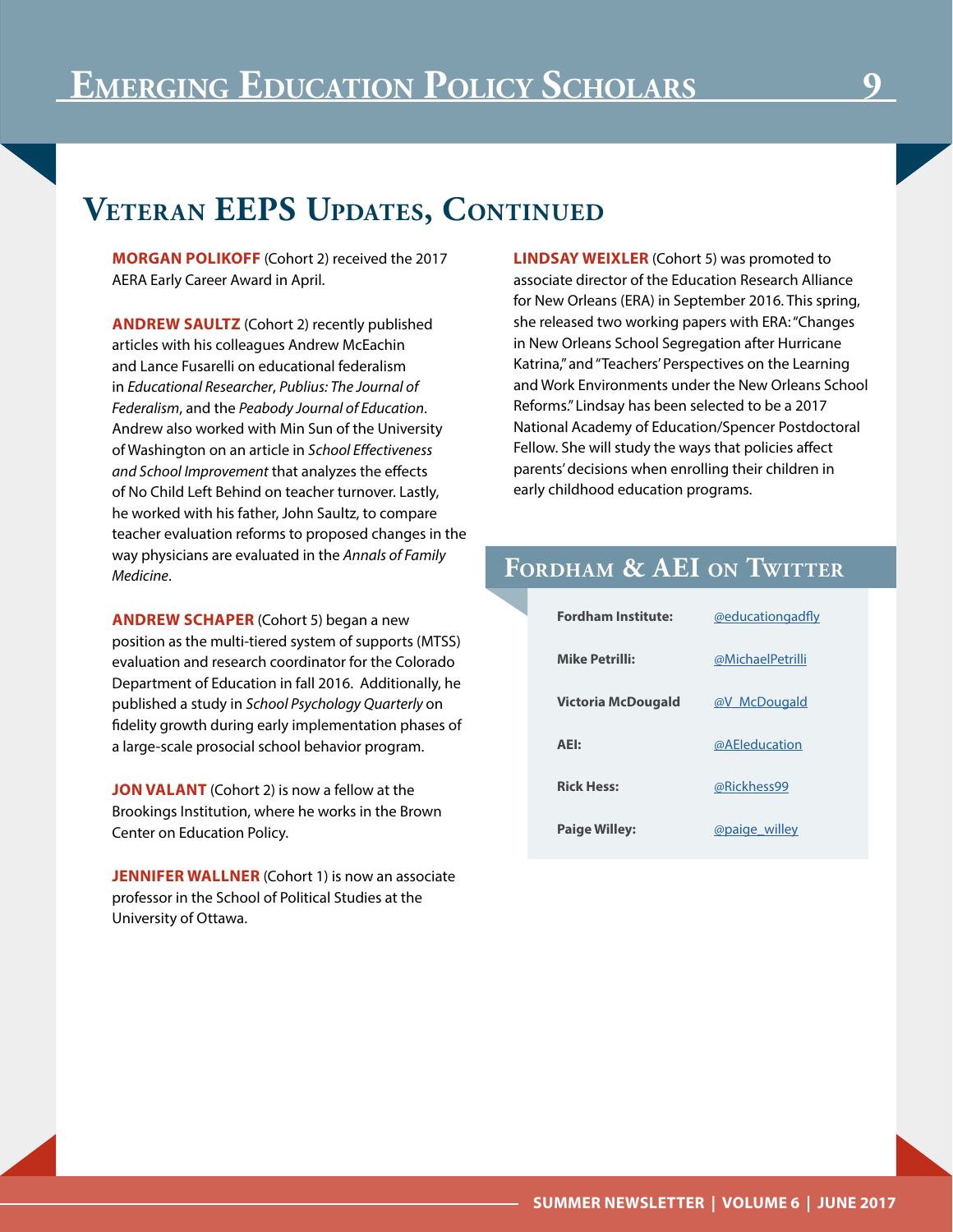#### **Recent Publications**

Cannata, Marisa, Mollie Rubin, Timothy A. Drake (Cohort 6), Ellen B. Goldring, Jason A. Grissom (Cohort 1), Christine M. Neumerski, and Patrick Schuermann. "[Using Teacher Effectiveness Data for Information-Rich](https://my.vanderbilt.edu/marisacannata/files/2016/04/Data-use-in-hiring-Revised2-0021816-clean.pdf)  [Hiring."](https://my.vanderbilt.edu/marisacannata/files/2016/04/Data-use-in-hiring-Revised2-0021816-clean.pdf) *Educational Administration Quarterly* (2017).

Dougherty, Shaun (Cohort 3), Joshua Goodman, Darryl Hill, Erica Litke, and Lindsay C. Page (Cohort 3). ["Objective Course Placement and College Readiness:](http://www.sciencedirect.com/science/article/pii/S0272775716305465)  [Evidence from Targeted Middle School Math](http://www.sciencedirect.com/science/article/pii/S0272775716305465)  [Acceleration."](http://www.sciencedirect.com/science/article/pii/S0272775716305465) *Economics of Education Review* (2017).

Feller, Avi, Todd Grindal (Cohort 1), Luke Miratrix, and Lindsay C. Page (Cohort 3). "Compared to What? [Variation in the Impacts of Early Childhood Education](https://pdfs.semanticscholar.org/5615/174d7bb974cad9d7c5140136d5dc4c77d94d.pdf)  [by Alternative Care Type.](https://pdfs.semanticscholar.org/5615/174d7bb974cad9d7c5140136d5dc4c77d94d.pdf)" *Annals of Applied Statistics* 10, no. 3 (2016).

Gershenson, Seth (Cohort 3), Cassandra M. D. Hart (Cohort 6), Constance A. Lindsay (Cohort 5), and Nicholas W. Papageorge. "[Long-Run Impacts of Same-](http://ftp.iza.org/dp10630.pdf)[Race Teachers."](http://ftp.iza.org/dp10630.pdf) IZA Discussion Paper Series No. 10630 (March 2017).

Gottfried, Michael A. (Cohort 3). "[Linking Getting to](http://journals.sagepub.com/doi/pdf/10.3102/0162373717699472)  [School With Going to School.](http://journals.sagepub.com/doi/pdf/10.3102/0162373717699472)" *Educational Evaluation and Policy Analysis* (2017).

Grissom, Jason A. (Cohort 1) and Susanna Loeb. ["Assessing Principals' Assessments: Subjective](https://my.vanderbilt.edu/jasongrissom/files/2012/05/assessing_forthcoming.pdf)  [Evaluations of Teacher Effectiveness in Low- and High](https://my.vanderbilt.edu/jasongrissom/files/2012/05/assessing_forthcoming.pdf)  [Stakes-Environments](https://my.vanderbilt.edu/jasongrissom/files/2012/05/assessing_forthcoming.pdf)." *Education Finance and Policy*  (forthcoming).

Grissom, Jason A. (Cohort 1) and Hajime Mitani. "[Salary, Performance, and Superintendent Turnover](http://journals.sagepub.com/doi/pdf/10.1177/0013161X15627677)." *Educational Administration Quarterly* 52, no. 3 (2016). Grissom, Jason A. (Cohort 1), Hajime Mitani, and Richard S. L. Blissett. ["Principal Licensure Exams and](https://s3.amazonaws.com/vu-news/files/20170306133237/Jason-Grissom-SLLA.pdf)  [Future Job Performance: Evidence from the School](https://s3.amazonaws.com/vu-news/files/20170306133237/Jason-Grissom-SLLA.pdf)  [Leaders Licensure Assessment](https://s3.amazonaws.com/vu-news/files/20170306133237/Jason-Grissom-SLLA.pdf)." *Educational Evaluation and Policy Analysis* (forthcoming).

Grissom, Jason A. (Cohort 1), Mollie Rubin, Ellen Goldring, Marisa Cannata, Timothy Drake (Cohort 6), Christine Neumerski, and Patrick Schuermann. "Central [Office Supports for Data-driven Talent Management](http://journals.sagepub.com/doi/pdf/10.3102/0013189X17694164)  [Decisions: Evidence from the Implementation of](http://journals.sagepub.com/doi/pdf/10.3102/0013189X17694164)  [New Systems for Measuring Teacher Effectiveness](http://journals.sagepub.com/doi/pdf/10.3102/0013189X17694164)." *Educational Researcher* 46, no. 1 (2017).

Lindsay, Constance A. (Cohort 5) and Cassandra M. D. Hart (Cohort 6). "[Exposure to Same-Race Teachers](http://journals.sagepub.com/doi/abs/10.3102/0162373717693109)  and Student Disciplinary Outcomes for Black Students [in North Carolina.](http://journals.sagepub.com/doi/abs/10.3102/0162373717693109)" *Education Evaluation and Policy Analysis* (March 2017).

Lindsay, Constance A. (Cohort 5) and Cassandra M. D. Hart (Cohort 6). ["Out of Trouble: Are Students](http://educationnext.org/teacher-race-and-school-discipline-suspensions-research/)  [Suspended Less Often When They Have a Teacher of](http://educationnext.org/teacher-race-and-school-discipline-suspensions-research/)  [the Same Race?](http://educationnext.org/teacher-race-and-school-discipline-suspensions-research/)" *Education Next* (Winter 2017).

Mavrogordato, Madeline (Cohort 5) and Rachel S. White (Cohort 6). "Reclassification Variation: How [Policy Implementation Guides the Process of Exiting](http://journals.sagepub.com/doi/abs/10.3102/0162373716687075)  [Students From English Learner Status."](http://journals.sagepub.com/doi/abs/10.3102/0162373716687075) *Educational Evaluation and Policy Analysis* (2017).

Saultz, Andrew (Cohort 2). "Fourth Time is the Charm: [Charter School Policy and the Influence of the Elite in](http://www.tandfonline.com/doi/abs/10.1080/0161956X.2016.1264809?journalCode=hpje20)  [Washington State.](http://www.tandfonline.com/doi/abs/10.1080/0161956X.2016.1264809?journalCode=hpje20)" *Peabody Journal of Education* 92, no. 1 (2017).

Saultz, Andrew (Cohort 2), Andrew McEachin, and Lance D. Fusarelli. "Waivering as Governance: [Federalism During the Obama Administration](http://journals.sagepub.com/doi/pdf/10.3102/0013189X16663495)." *Educational Researcher* 45, no. 6 (2016).